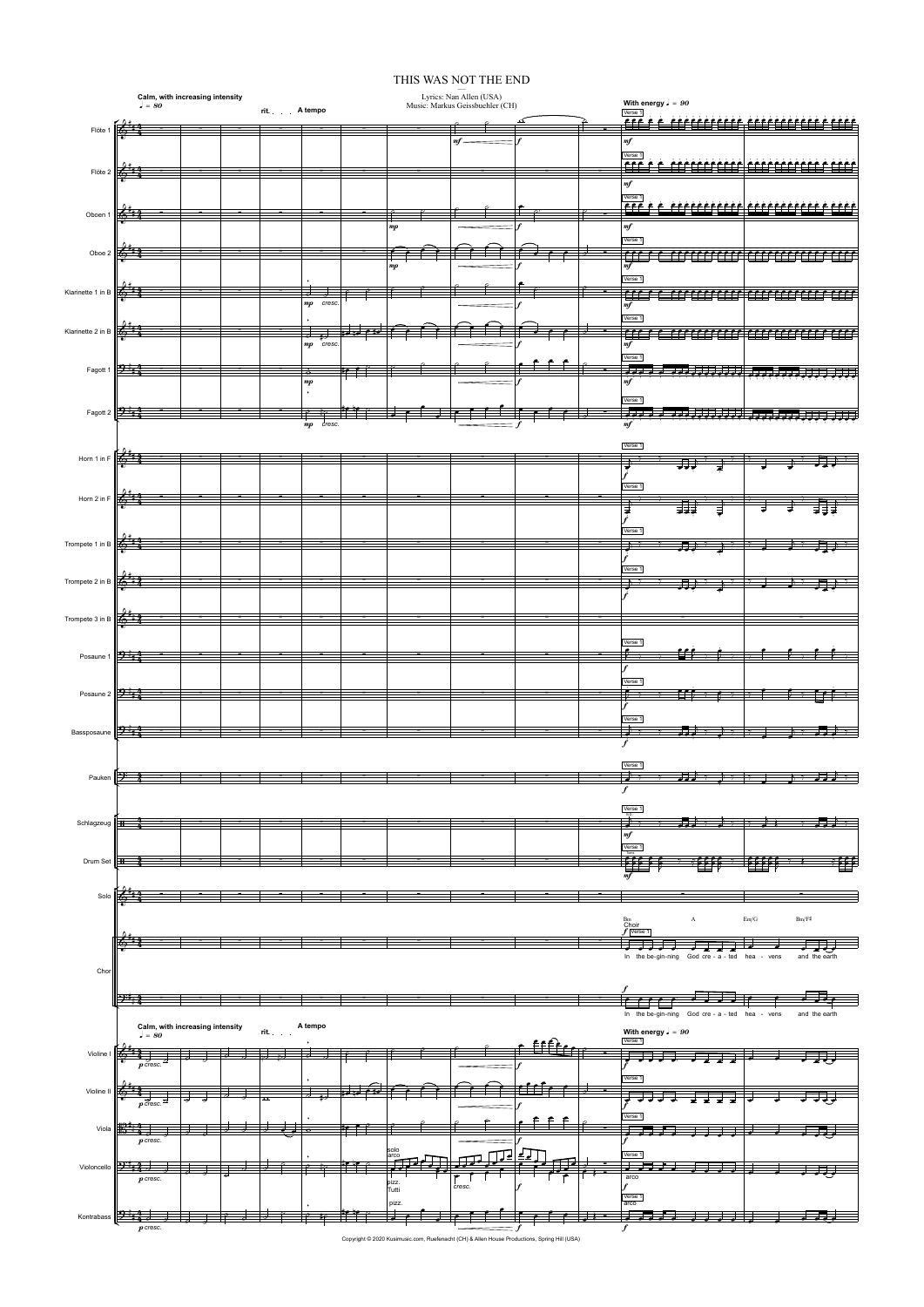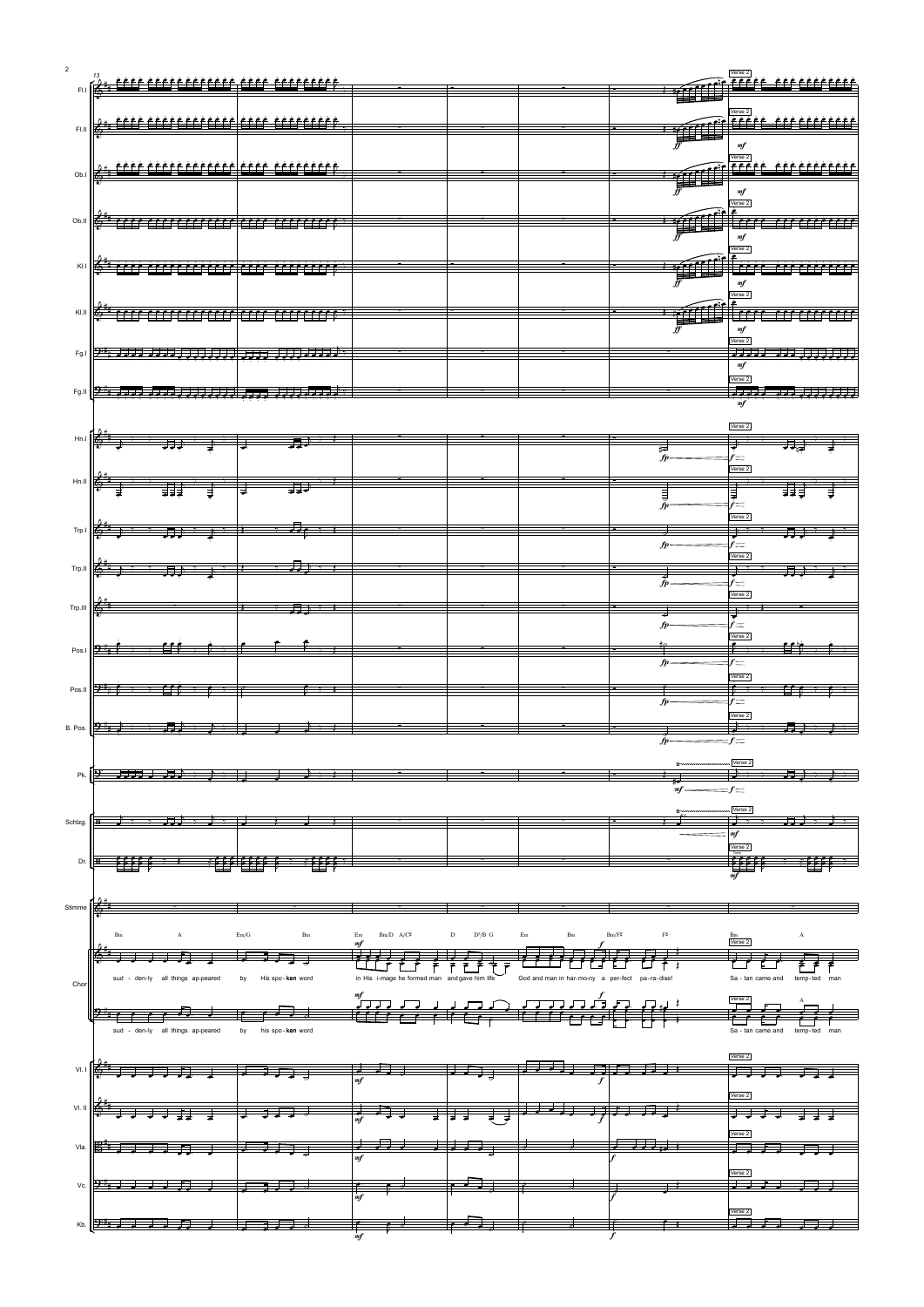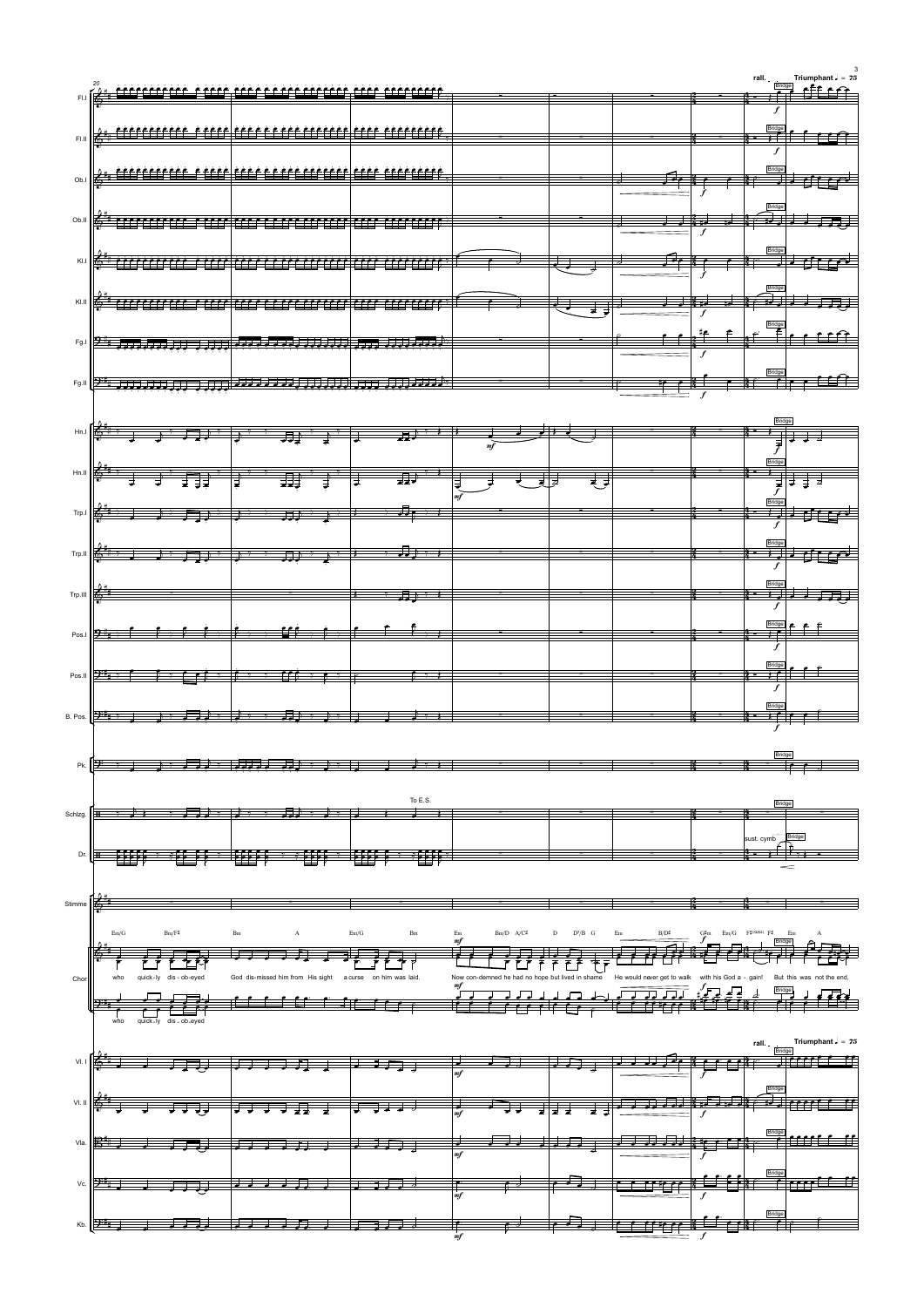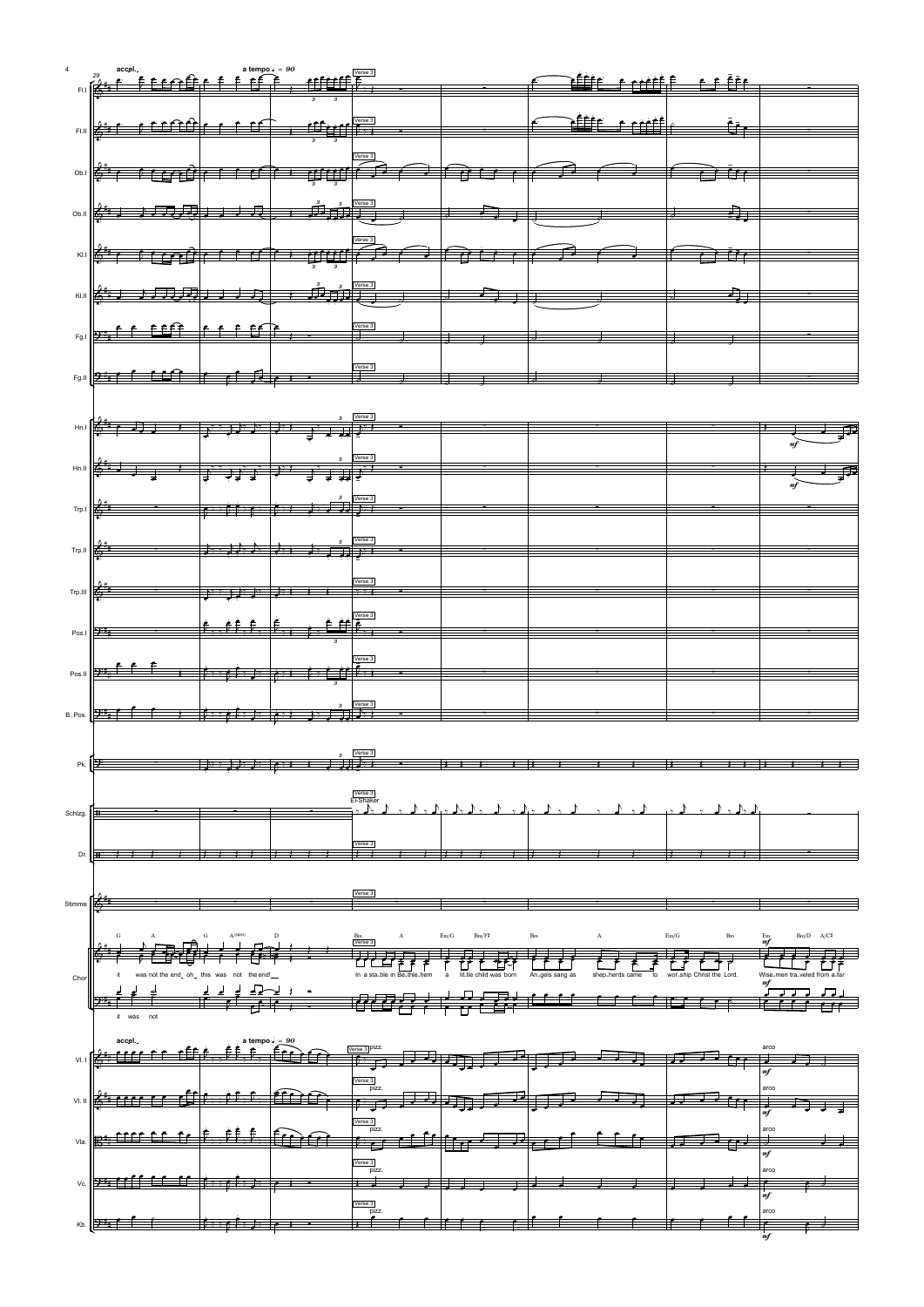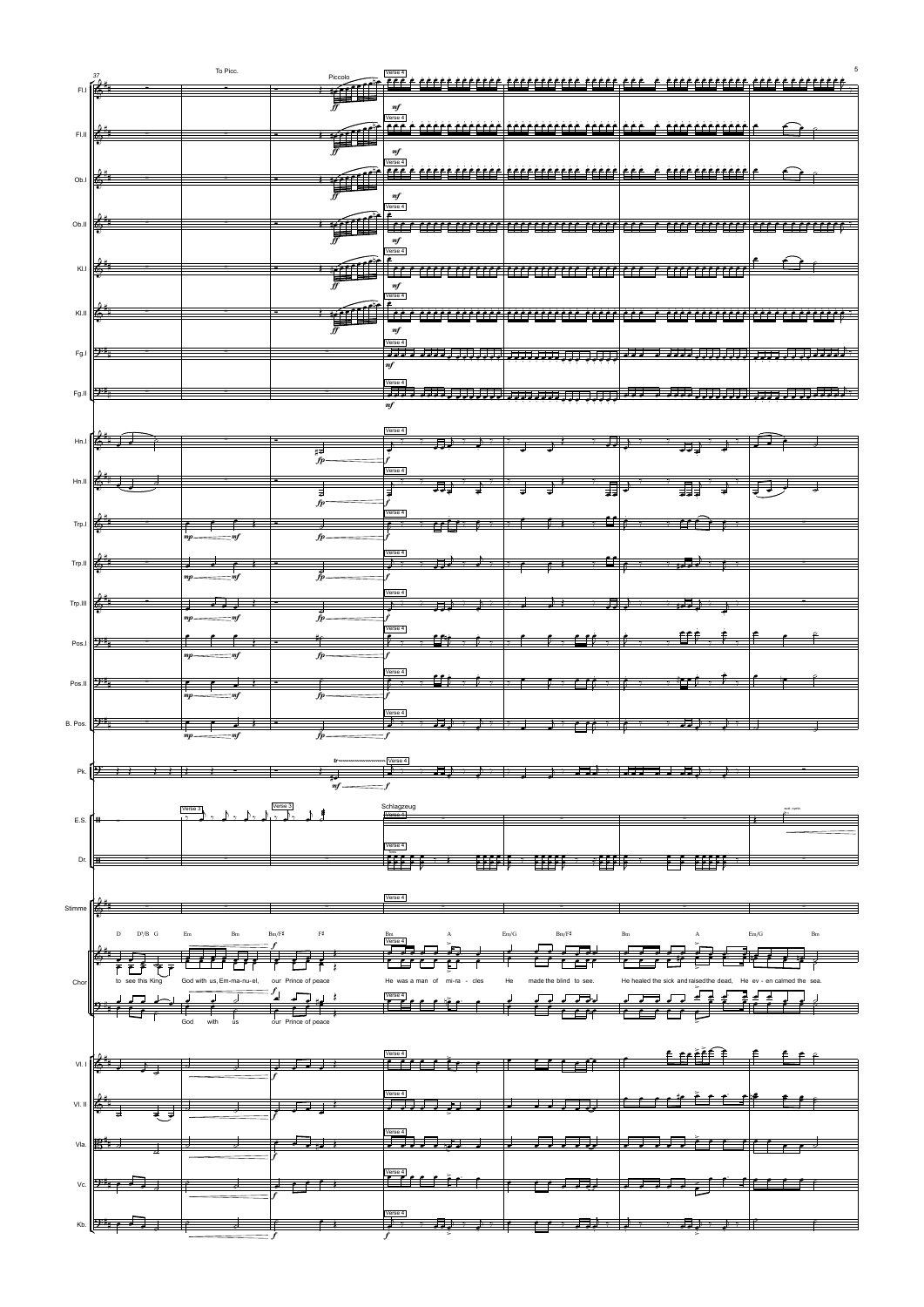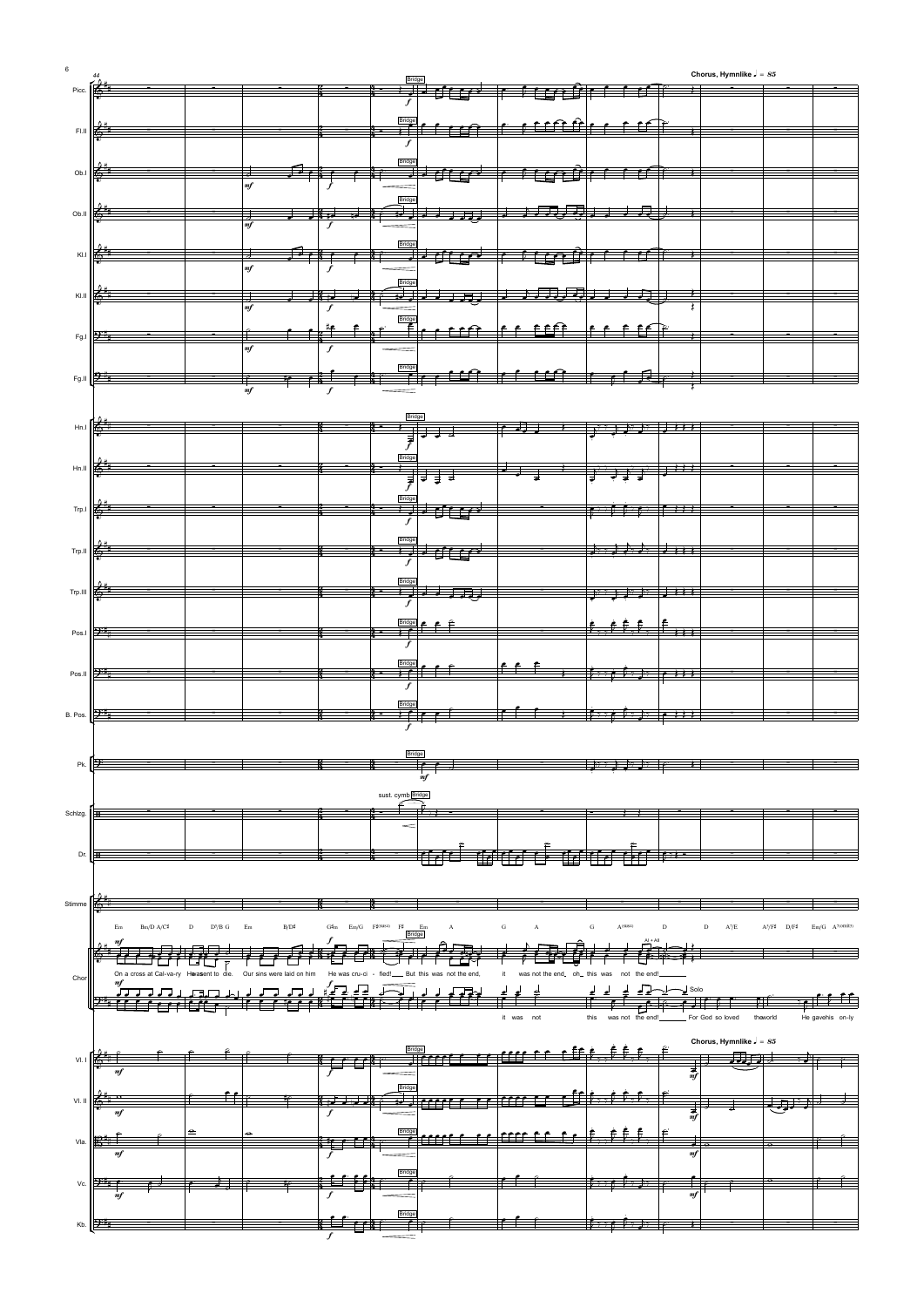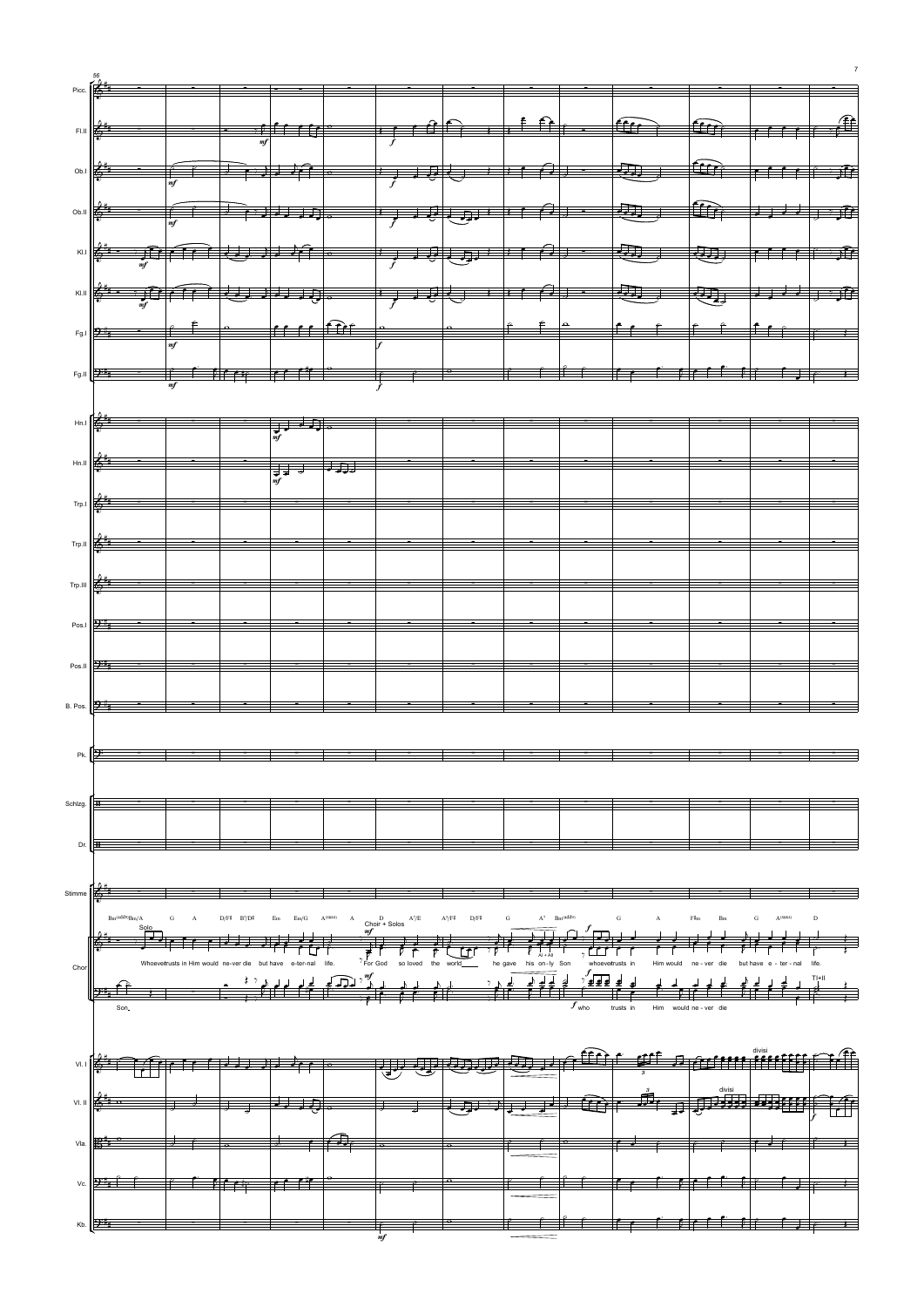

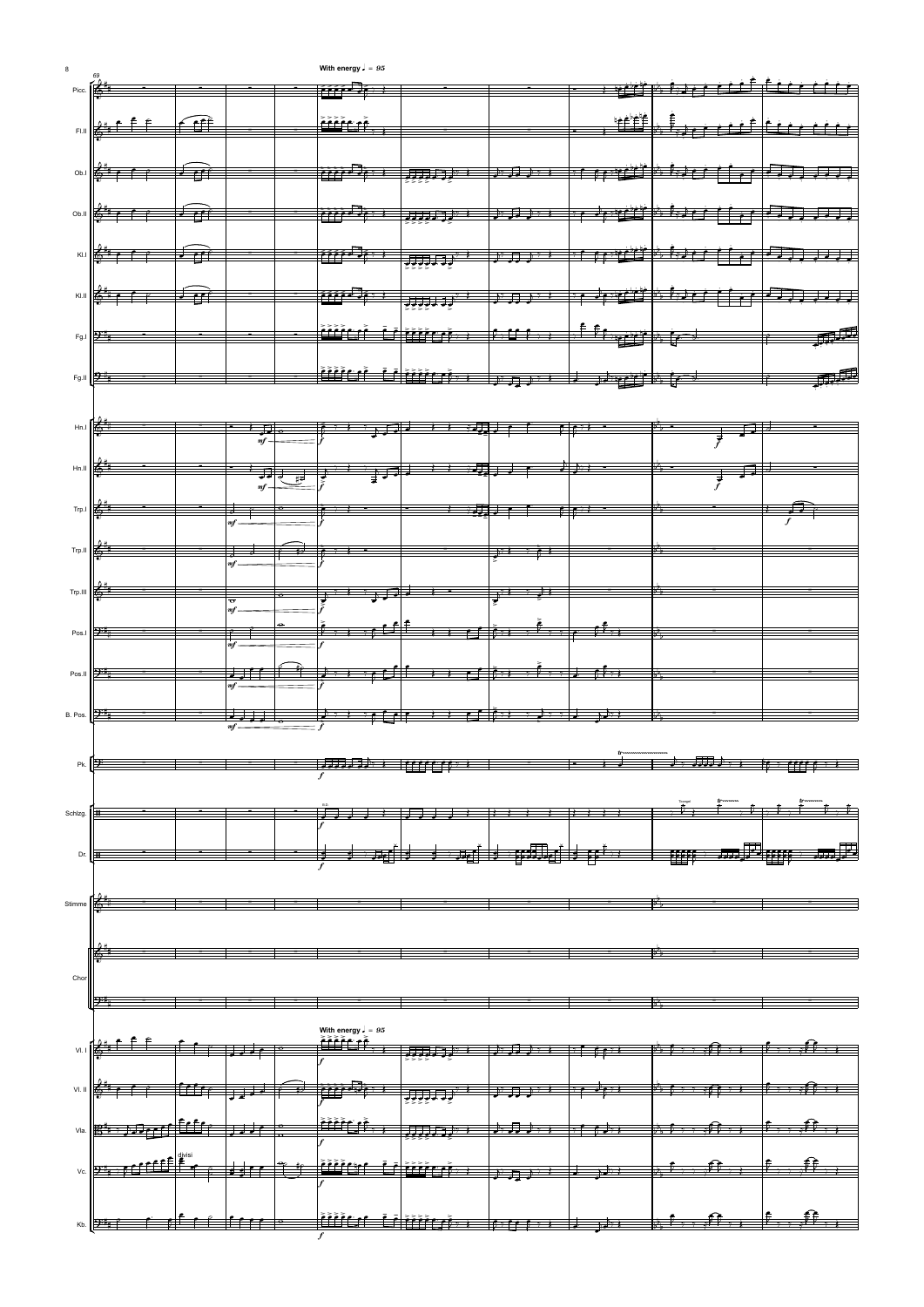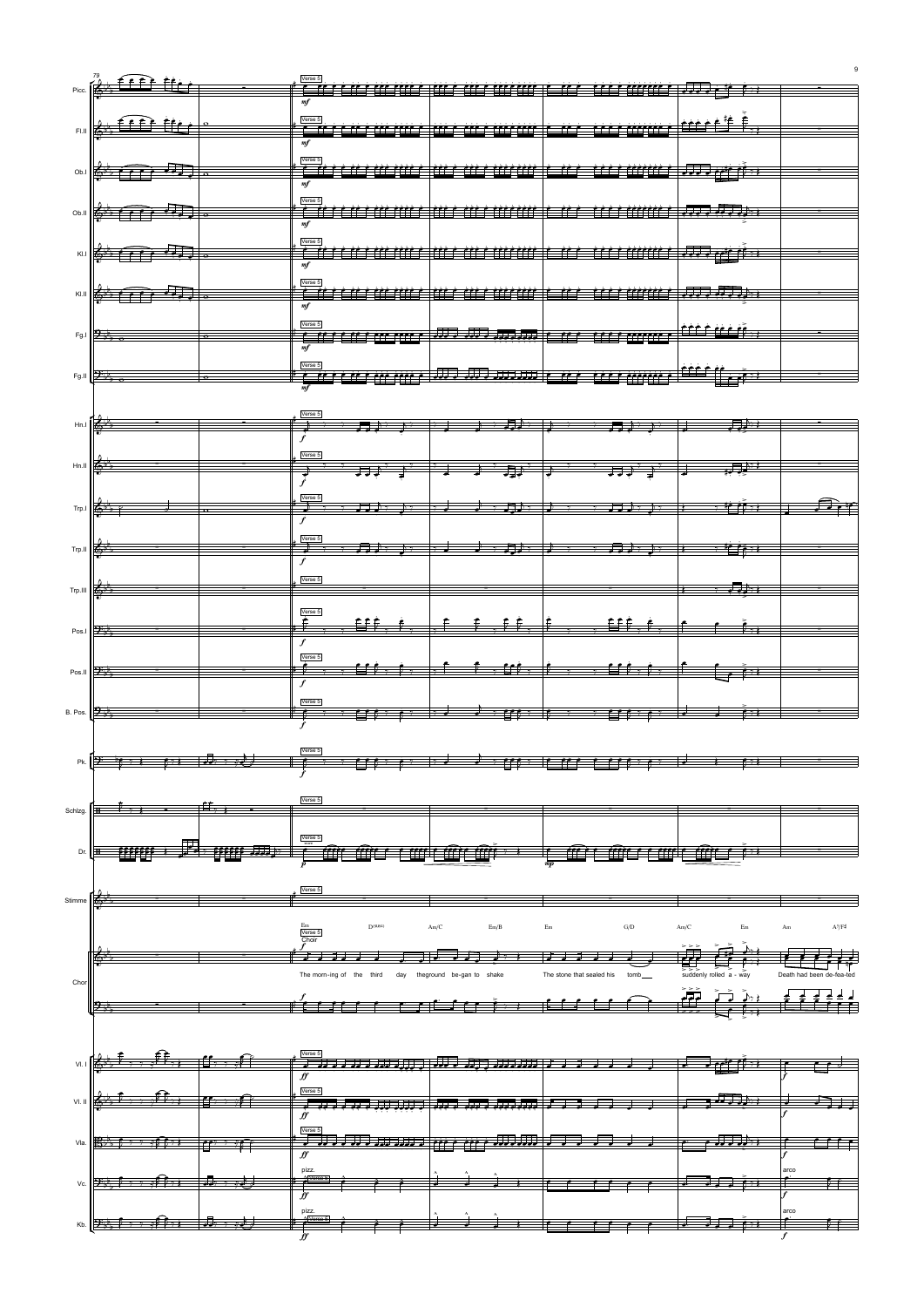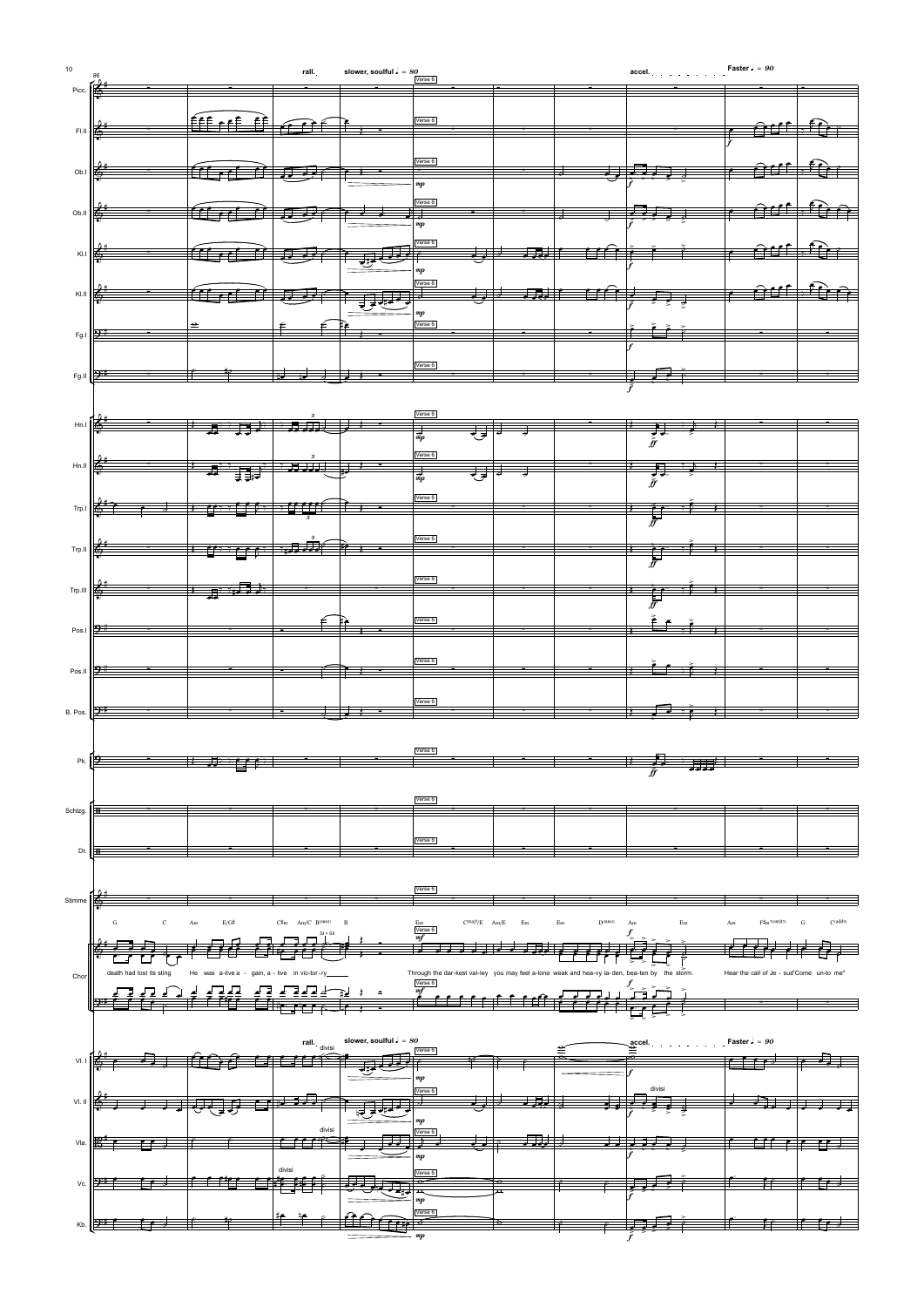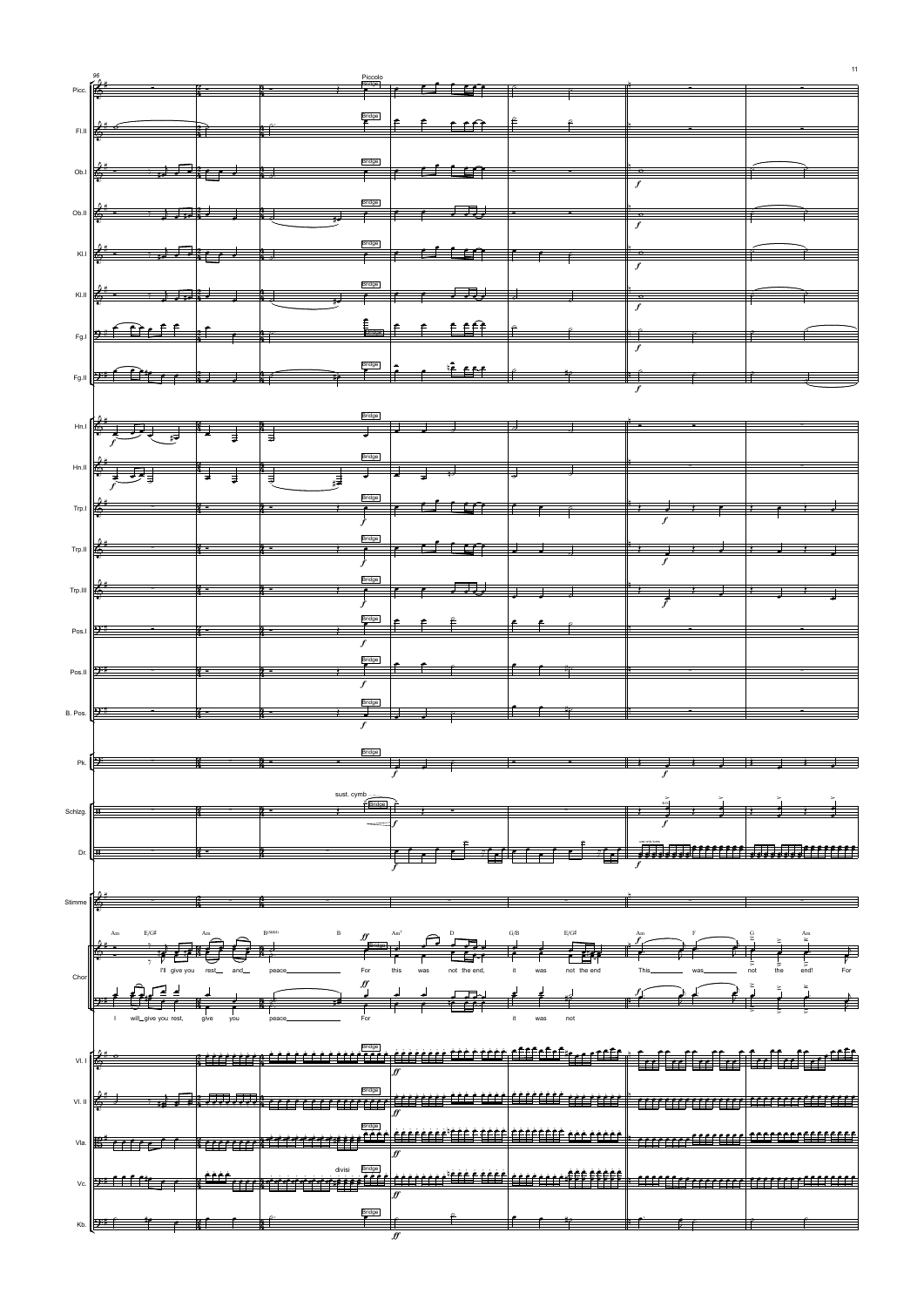f

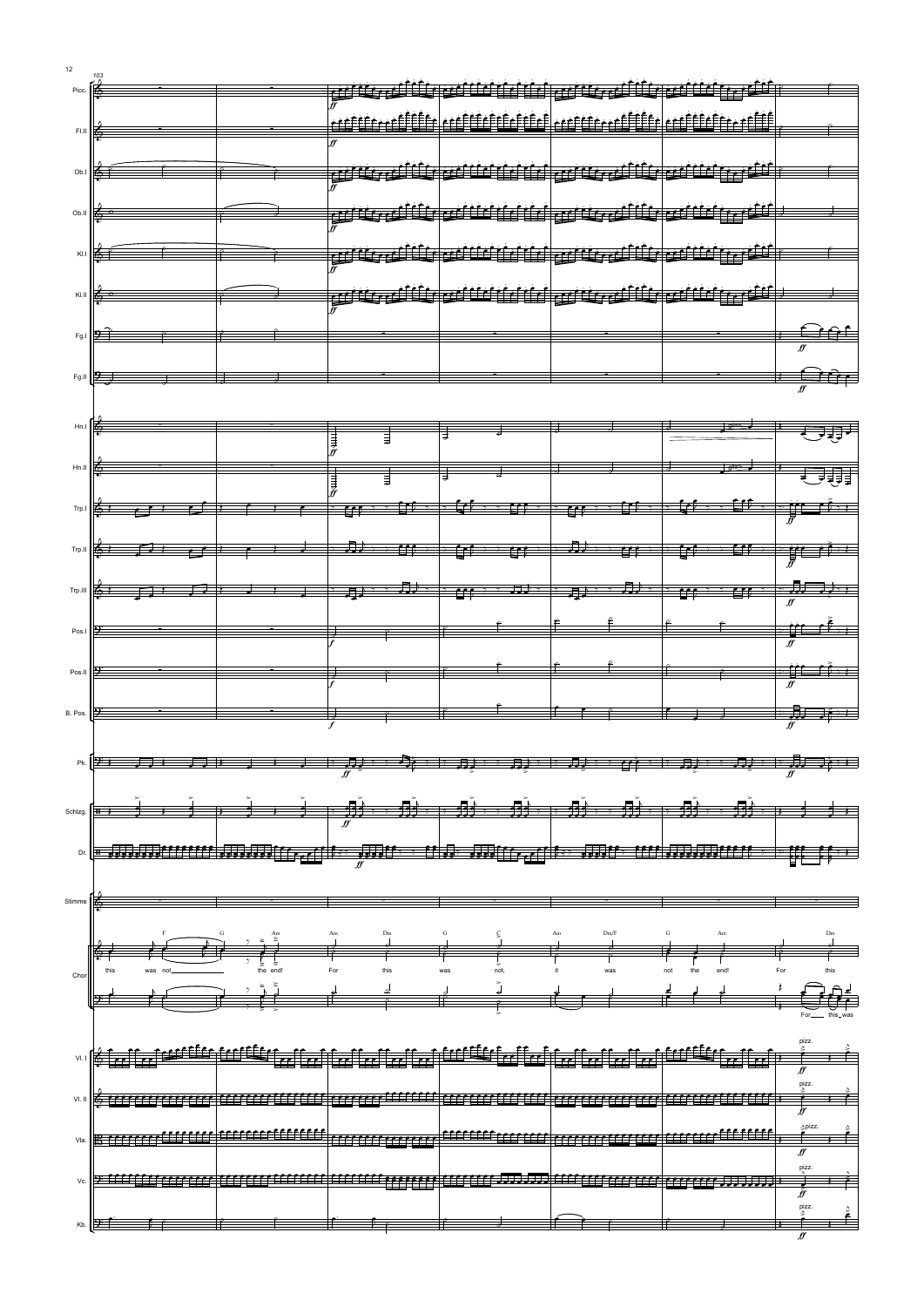